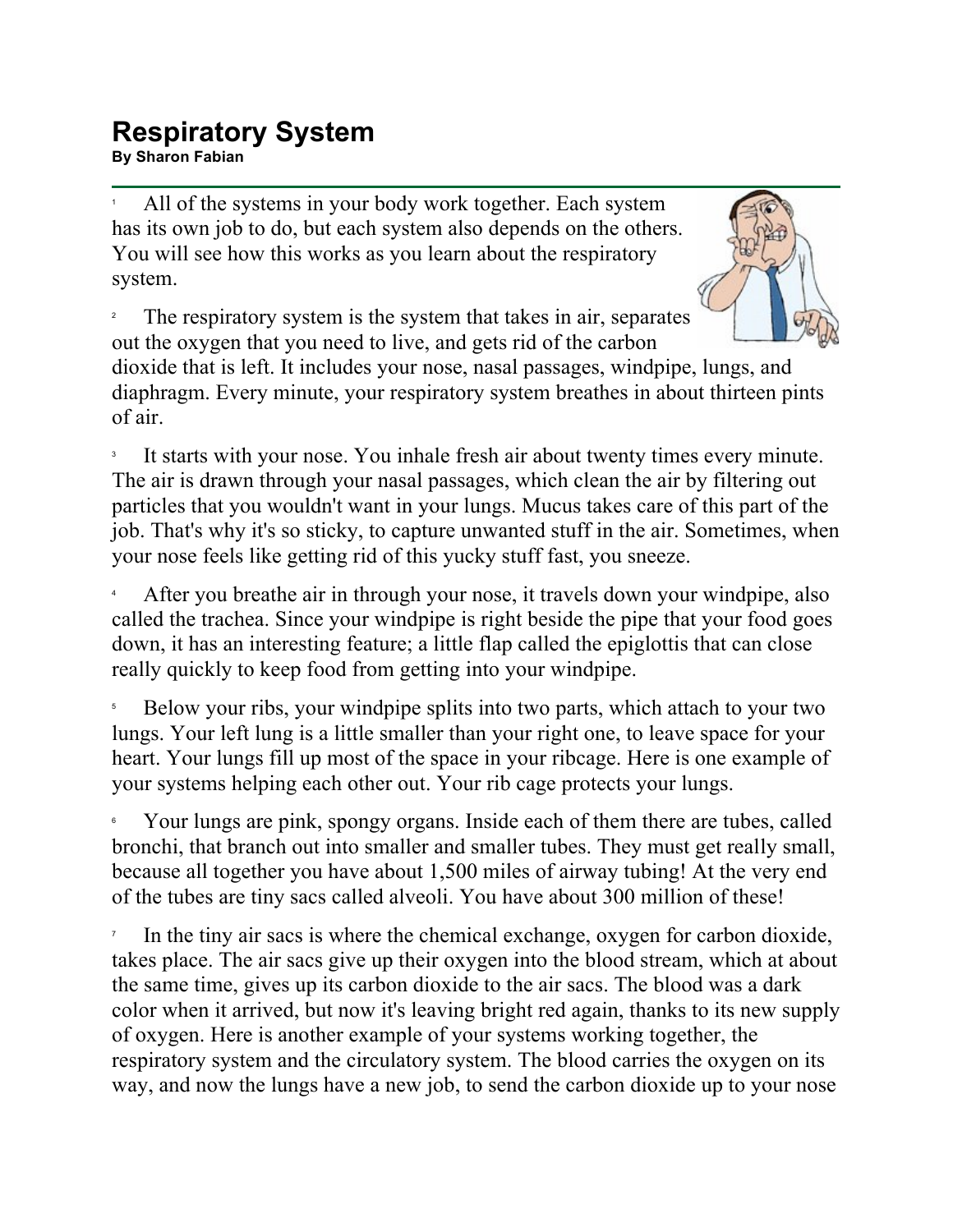to be exhaled.

8 A dome-shaped muscle just below your lungs, called the diaphragm, makes your lungs breathe in and out. When your diaphragm pulls down, it leaves space for your lungs to expand, and air pressure brings more air in. When your diaphragm relaxes, the space gets smaller and air is pushed out.

9 Your respiratory system is in communication with another system, your nervous system, too. Your brain, which is part of the nervous system, tells your lungs when it needs to breathe faster or slower. For example, if you are running, your lungs need to know to breathe faster to bring in more oxygen.

<sup>10</sup> On its way out, the air passes over your vocal cords. This is where you make sounds to talk, sing, laugh, or yell, but that's another story. So the carbon dioxide goes out the same way the oxygen came in, and that's how your respiratory system works.

Copyright © 2010 edHelper